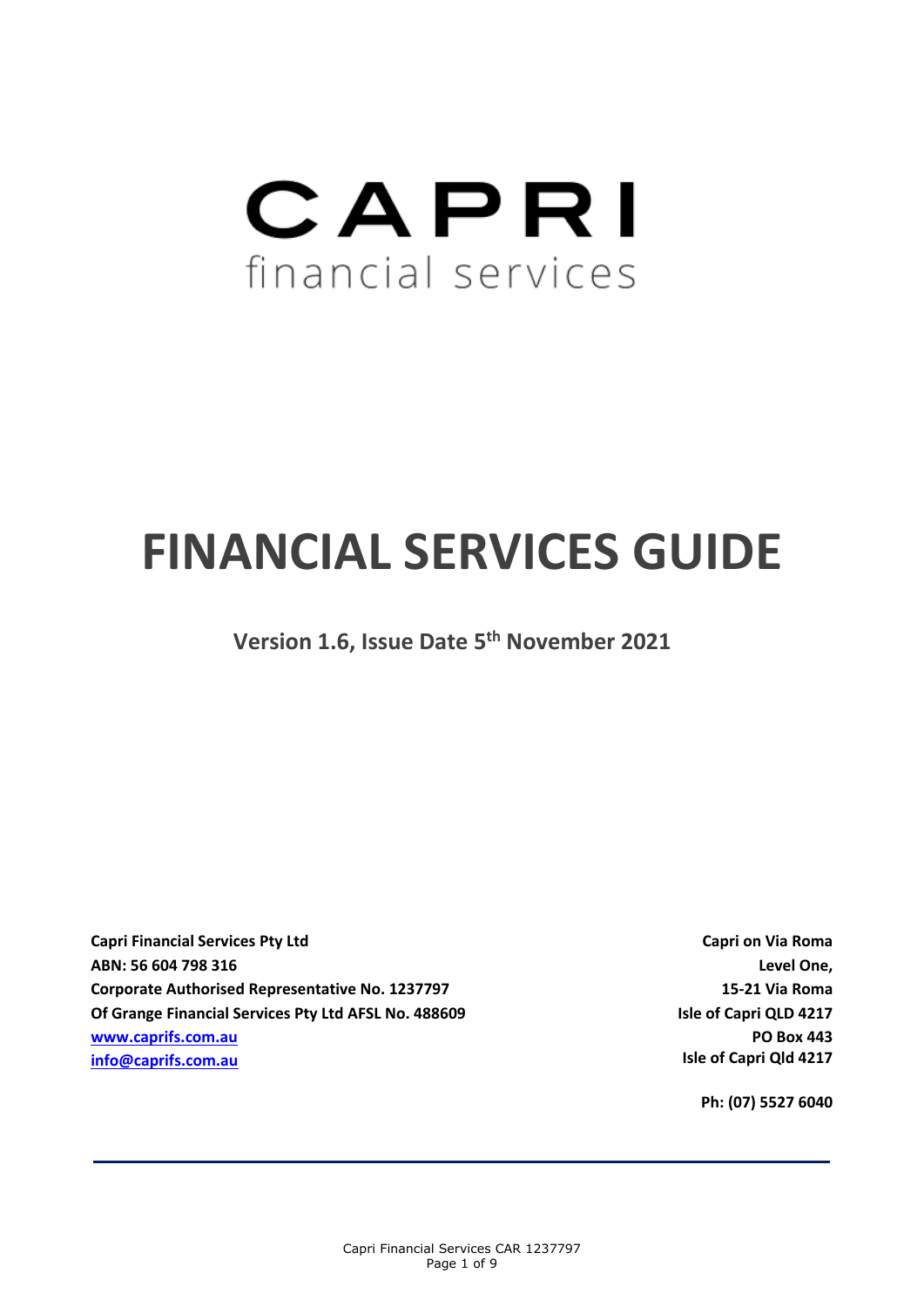This Financial Services Guide (FSG) is dated 5<sup>th</sup> November 2021 and replaces all previous versions. Capri Financial Services Pty Ltd (CAR No. 1237797) (CFS, we, us) is a Corporate Authorised Representative of Grange Financial Services Pty Ltd (AFSL 488609) (Grange). Grange and CFS authorises the distribution of this FSG.

# About This Guide

This Financial Services Guide (FSG) is an important document that is designed to tell you about:

- Who we are.
- How you can contact us.
- The financial services we offer so you can make an informed decision whether to use those services.
- Information we need from you.
- The cost of our advisory services and how we pay our representatives.
- Any (potential) conflicts of interest we may have.
- What to do if you have a complaint about our services.

If you need further information on any of these matters, please ask.

# Lack of Independence

Capri Financial Services Pty Ltd and it's authorised representatives are "not independent" (In terms limited by legislation and ASIC), impartial or unbiased because we;

- a) may receive commissions from insurance providers, which we advise you about in this FSG and elsewhere.
- b) may attend training services provided by product providers, so as to be better informed about what we recommend.

For clarification on this statement please call us.

# About Us

Capri Financial Services is a dynamic financial planning firm specialising in portfolio management, superannuation, insurance, capital raisings and investments. With a team of experienced planning and investment specialists, we can assist clients in tailoring specific strategies to achieve their financial and lifestyle goals.

At Capri, we believe in old fashioned values teamed with new fashioned investment ideas and decisions. Built on trust, honesty, confidentiality and a passionate desire to see our clients become secure in their financial decisions both now and well into the future. We have over half a century of combined financial industry knowledge and experience and we strive to form long term financial relationships with our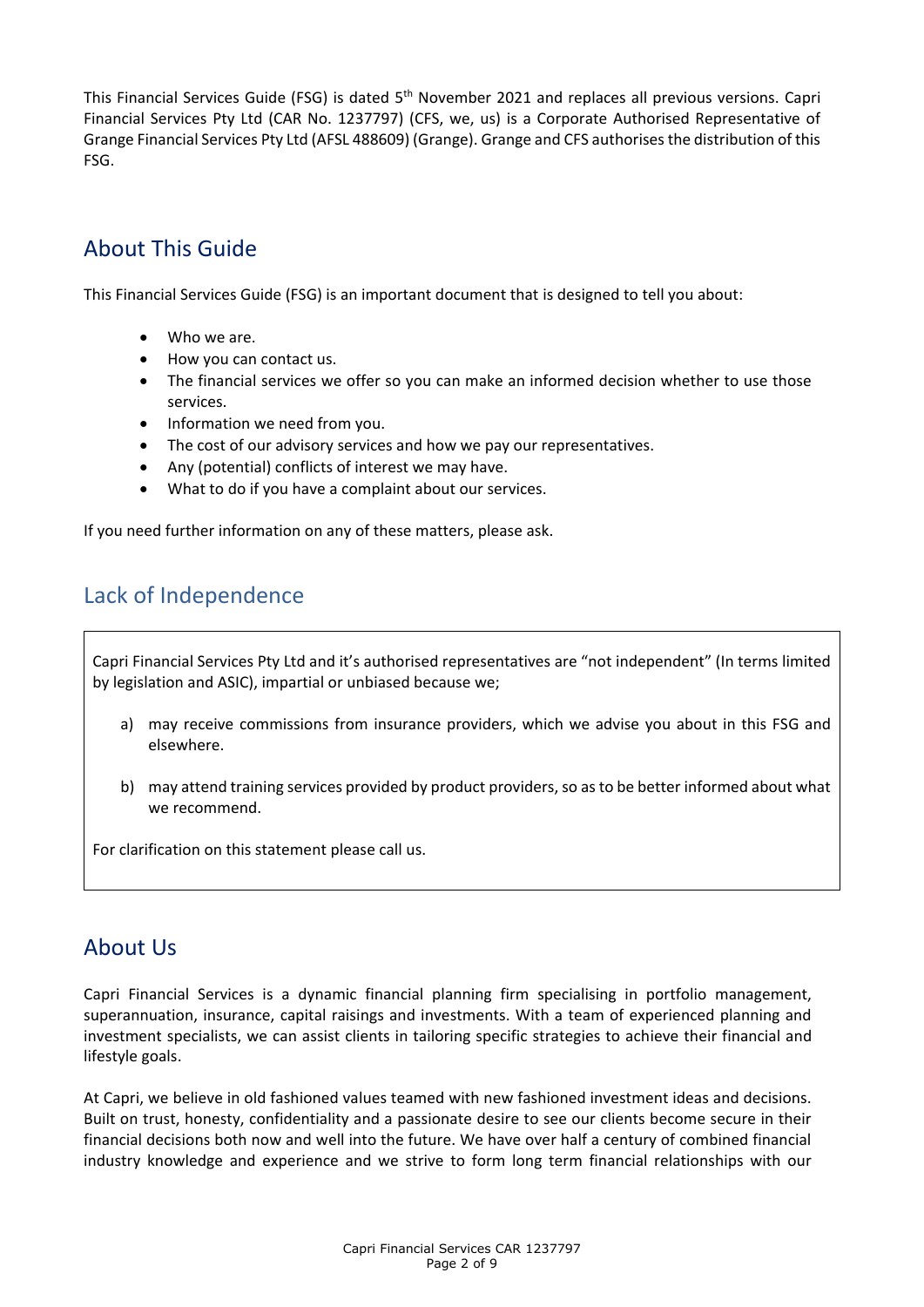trusted clients, specialising in building wealth, protecting wealth, and providing retirement planning strategies.

We understand that each client is unique in their financial needs and goals. So we endeavour to closely work alongside each client to help build an appropriate strategy tailored specifically to achieve the lifestyle and investment goals required.

Grange Financial Services Pty Ltd holds Australian Financial Services Licence (AFSL) 488609 authorises Capri Financial Services and is authorised to provide financial services under this licence.

Grange Financial Services provides authorisation for Capri Financial Services Pty Ltd to provide financial product advice and deal in financial product by applying, acquiring, varying or disposing of a financial product on behalf of another person in respect of the following class of financial products to retail and wholesale clients:

- Deposit & Payment Products
	- Derivatives (options, warrants and CFDs)
- Foreign Exchange Contracts
- Government Debentures, Stock or Bonds
- Life Insurance Products, including investment & risk
- Managed Investment Schemes (including Investor Directed Portfolio Services)
- Managed Discretionary Accounts
- Securities (shares)
- Superannuation

# To Obtain Services from Us

If you do not have a nominated adviser, you can contact us at:

#### Office Address

Capri on Via Roma Level One, 15-21 Via Roma Isle of Capri Qld 4217

Postal Address

 PO Box 443 Isle of Capri Qld 4217

Ph: 07 5527 6040 [www.caprifs.com.au](http://www.caprifs.com.au/) [info@caprifs.com.au](mailto:info@caprifs.com.au)

If you request a service that requires us to give you personal financial advice, we will provide you with a nominated financial adviser. By personal financial advice, we mean that advice that will take into account your personal objectives, financial situation and needs.

CFS has authorised advisers to provide these financial services to you and the details of your nominated adviser can be found in the Adviser Profile given with this FSG where appropriate. The Adviser Profile will outline the adviser contact details together with the training, education, experience and authorisations for that adviser.

As the Licensee, Grange is responsible for the advice you receive from us. If your adviser is unable or unwilling to provide you with personal advice or services in respect of certain products or considered to be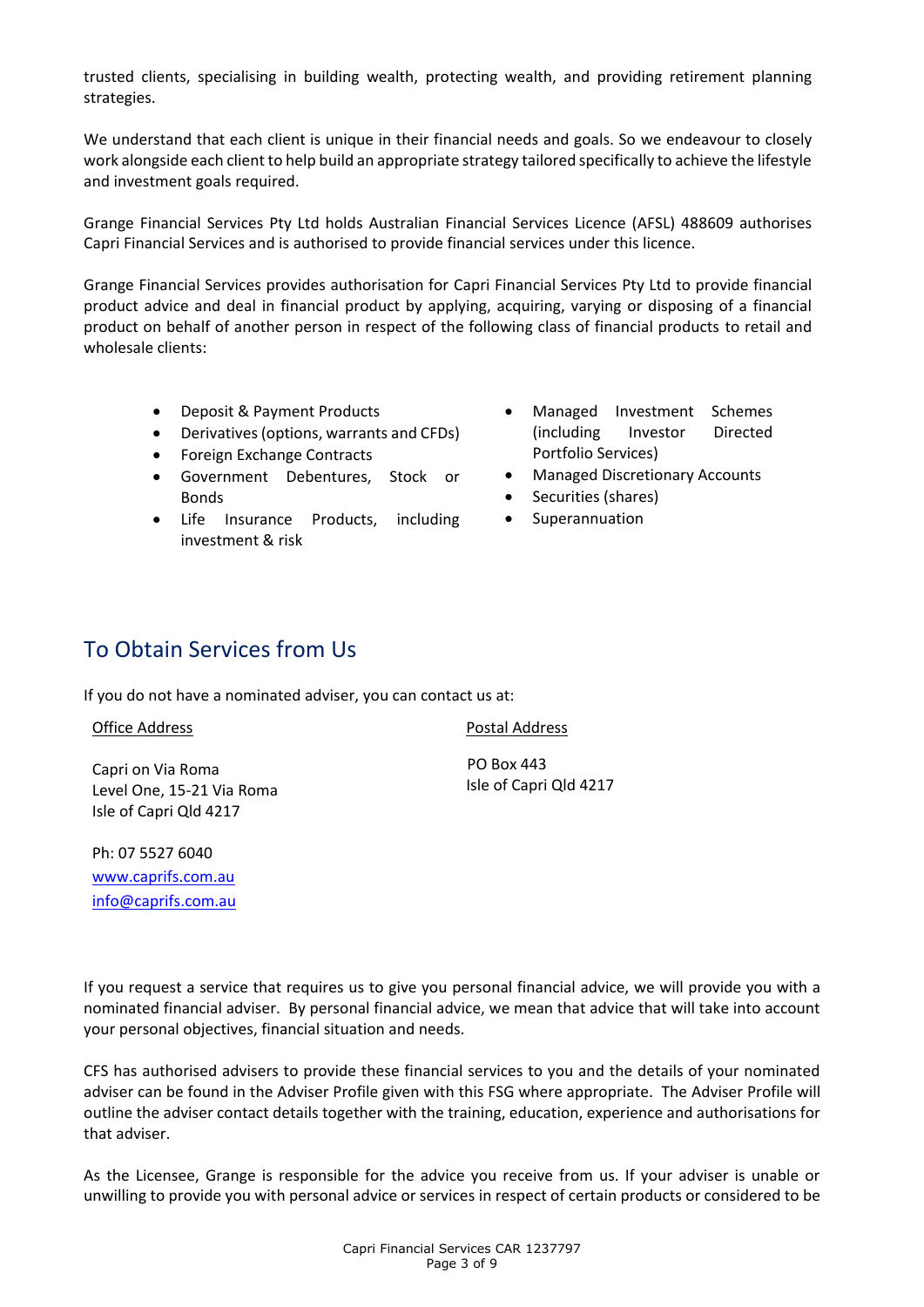in your best interest the adviser will refer you to another representative of CFS or explain why they are unable to provide that advice.

# General Financial Advice

At times CFS may only offer you general financial product advice, including where Authorised Representatives are only authorised to give General Financial Product Advice. You should note that general financial advice does not relate specifically to you and therefore may not be appropriate to your particular financial needs, objectives, financial circumstances and best interests. You need to take this into account before deciding whether or not to act on this advice.

# Personal Financial Advice

CFS recommends that you should always seek the advice of a qualified Financial Adviser. If our Financial Advisers provide you with personal financial advice your initial discussions should be treated as a Fact Find and you may be required to complete a questionnaire that includes personal information. (Please see our Privacy Policy which can be found on our website, [www.caprifs.com.au](http://www.caprifs.com.au/) This is important as every situation is unique to the individual and the advice you receive should be tailored to your specific needs and at all times be in your best interest.

This information will allow your planner to prepare a Statement of Advice ("SoA") which you will receive at the time or as soon as is practical after the advice is given. This statement will set out the advice, the basis on which the advice was given and any remuneration or other benefit that we, including your financial adviser and associates, may receive. We will also include details of any matter that might reasonably be expected to be capable of influencing us in providing this advice or be considered a Conflict of Interest.

If you maintain a personal advice relationship with us, then generally we will not provide a SoA for further advice situations unless there have been significant changes to either your personal circumstances or the basis of the advice since your last SoA was provided. In these circumstances however, we are still required to keep a Record of Advice ("RoA"). You have the right to request a copy of the RoA at any time.

From time to time you may receive a Product Disclosure Statement (PDS). A Product Disclosure Statement (PDS) is a document, or sometimes a group of documents, that contains information about a financial product including any significant benefits and risks, the cost of the financial product and the fees and charges that the financial product issuer may receive. We recommend that before you invest in any product you read the relative PDS and please ask any questions for anything you are not sure of.

You will receive an annual statement disclosing any ongoing fees that you have paid along with the services provided to you, this is called our Fee Disclosure Statement (FDS). This is an ideal time to discuss the fees you are paying with your adviser, of course this can be done at any time.

You will also receive a renewal notice every year seeking your consent to continue to provide the financial product service to you (this is the Opt-in requirement) where ongoing fees are involved.

# Buying and Selling Shares

Acting as your agent, we will buy and sell securities on Australian Securities Exchange ("ASX") or any other appropriate global exchange for you. Once your securities have been bought or sold, you will receive a contract note or confirmation from us or the executing broker setting out the details and costs of the transaction. We will not accept orders for 'short sales' on ASX.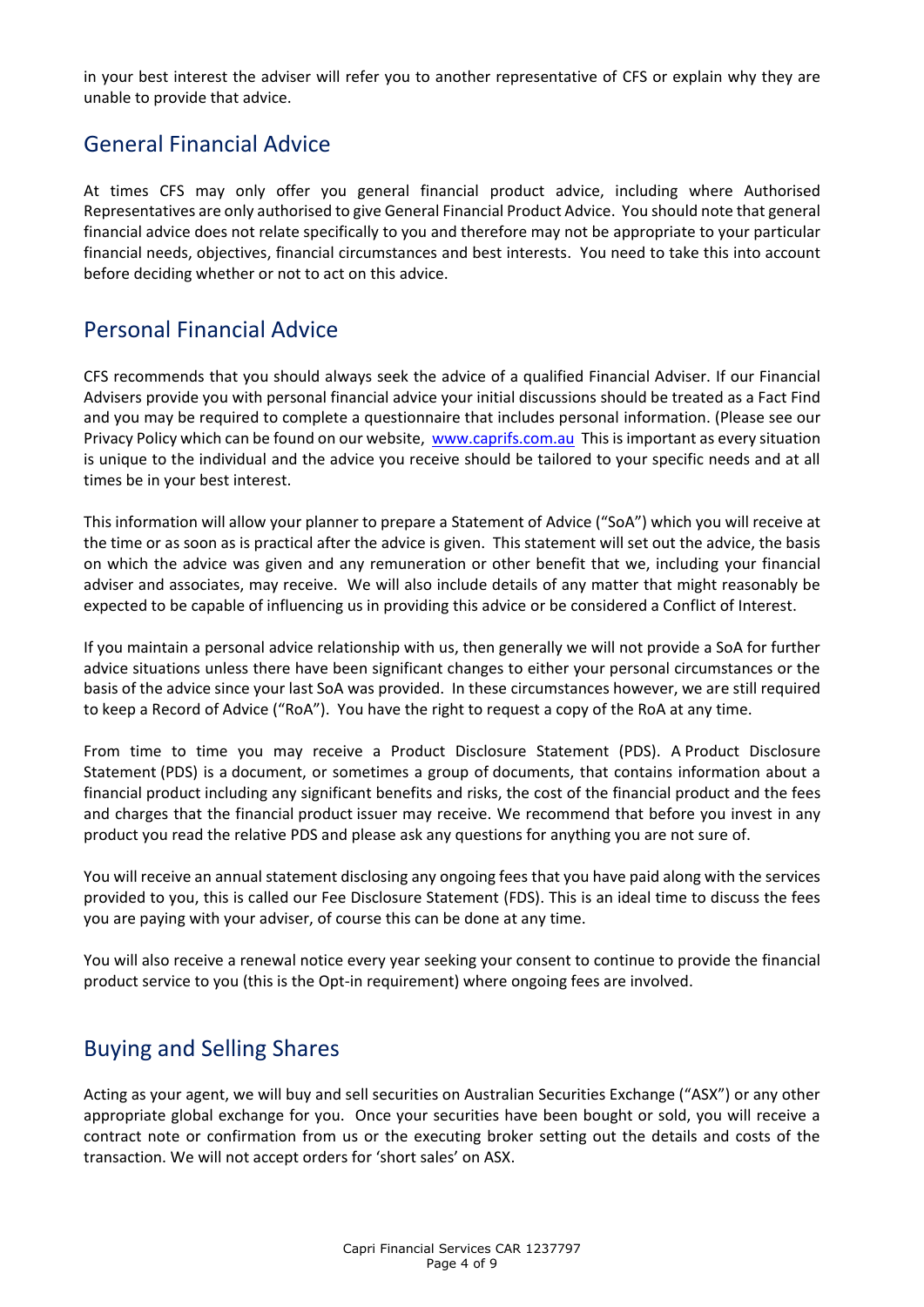A short sale is where the seller does not presently hold or have the immediate right to hold title to the security.

CFS is not a participant of the ASX and will always engage an executing broker to effect transactions. Executing brokers are clearing participants or engage a clearing participant to settle trades on ASX. CFS has a relationship with CMC Markets, Desktop Brokers and Interactive Brokersfor the execution and settlement of domestic and international equity transactions.

CFS, its financial advisers, the executing broker and the clearing participant have the right to refuse to accept orders from any person at any time and do not have to provide a reason for this refusal.

You may specify how you would like to give us instructions to trade e.g. by telephone, email or other means.

Where we provide you with execution related telephone advice, you may request a written record of that advice.

You should be aware that CFS may record telephone conversations.

If you are buying shares or any other financial product we require you to provide the funds in advance. Please note that in accordance with industry practice and regulation, we cannot accept cash.

#### • **Penalties**

Fees will be charged on accounts that do not settle in accordance with industry practice. If you owe us money, we reserve the right to charge interest on any amounts outstanding. Default in payment may result in sale of the securities, including any other securities held in a client's account, to recover costs and may incur fees from executing and clearing providers.

## Managed Discretionary Accounts

A "Managed Discretionary Account", or MDA, is an arrangement whereby you authorise CFS to operate your account and conduct trading activities on your behalf without prior reference to you.

CFS offers an MDA service for securities and superannuation.

You must enter into a formal "MDA Agreement" before CFS can provide MDA services and your adviser will complete a full fact find in order to determine if an MDA account is suitable and in your best interest.

CFS and your adviser will provide a relevant investment program as part of the MDA Agreement and will only transact on your behalf in line with the recommended investment strategy. The investment program will detail the nature and scope of the discretion and any limitations that may apply. The MDA Agreement will contain information about the following:

- Any significant risks associated with the MDA service.
- Warnings that the Investment Program may not be suitable for the client if the client has provided us with limited or inaccurate information, and that the Investment Program may cease to be suitable if the client's relevant personal circumstances change.

CFS will review the suitability of the Investment Program for you once every 12 months, however a change in your personal circumstances may mean an earlier review is required. We ask that you notify us of any changes in your personal circumstances.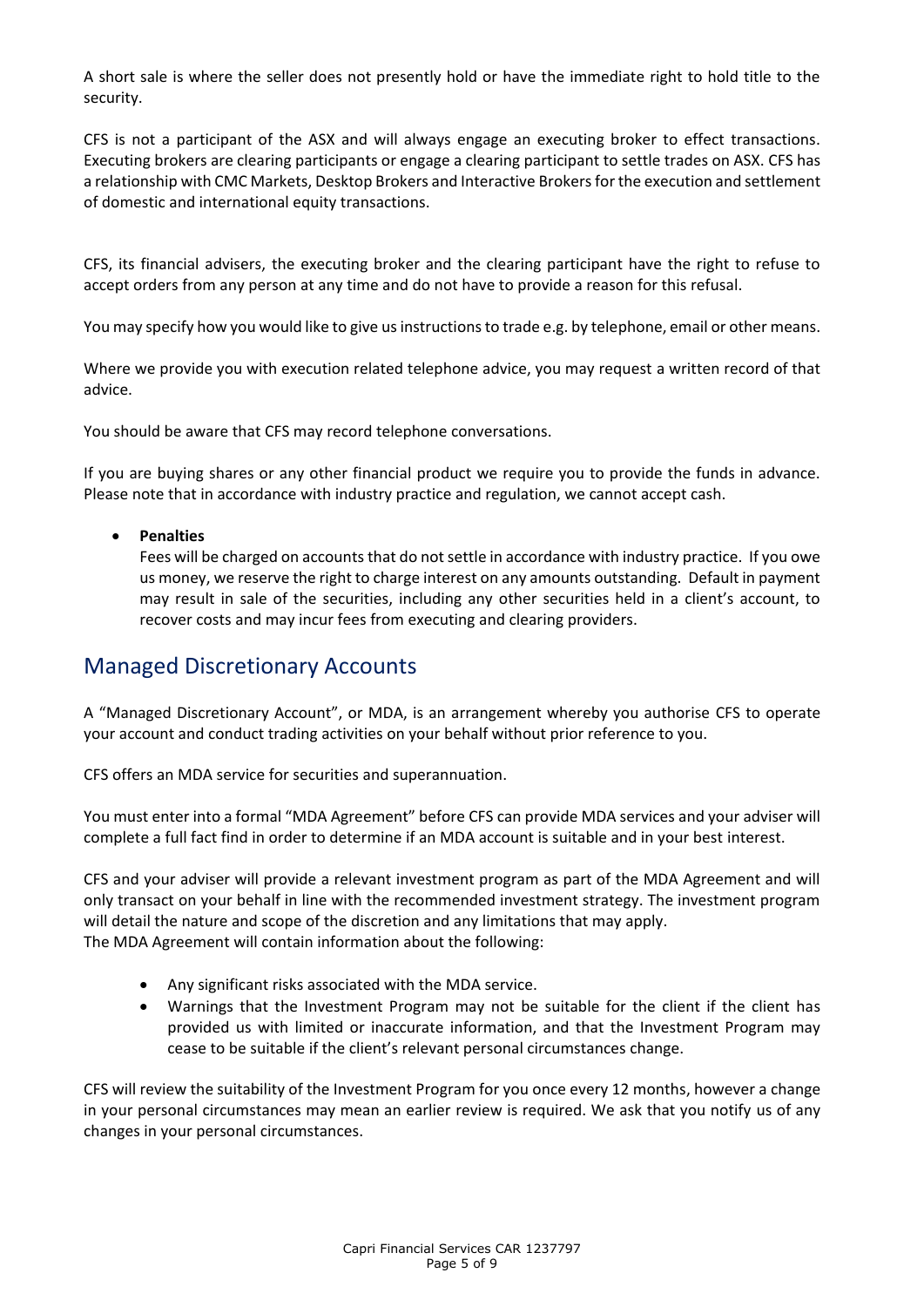Under the CFS managed portfolio service we will provide quarterly statements, confirming trading or investments made, transaction costs, management fees and performance. There is an additional fee for this service.

There are significant risks associated with entering into an MDA Agreement. In general, the risks of an MDA correspond to the risks of the underlying investments, being securities and Superannuation.

There are additional risks associated with the MDA, you will not control the day-to-day investment decisions in relation to the account and will be bound by CFS trading decisions.

CFS may undertake a large number of trades on your behalf which incur transaction costs. While it is the intention of CFS to make profits every time we trade in the markets, CFS's judgment on a particular trade may be incorrect and result in a loss.

Managed Discretionary Account service arrangements are only suitable for clients who have a firm understanding of financial markets and the risks associated with trading in these markets.

If you wish to instruct CFS in relation to the financial assets held in your managed discretionary account portfolio, you must do so by the methods set out in this FSG.

In the case of securities (share) trading and/or investments under an MDA, you will hold custody of portfolio assets as part of your CHESS holdings. The name and contact details of the execution and clearing broker (which may change from time to time) will be specified in the MDA Agreement application. The name and contact details of the execution and clearing broker (which may change from time to time) will be specified in the MDA Agreement application.

CFS will not provide custodial or depository services in relation to your portfolio assets under the securities (share) trading/investments under the MDA.

This FSG complies with the requirements of ASIC Regulatory Guide 179.

## Product Disclosure Statements

When advice is given, we will also give you, where appropriate, a Product Disclosure Statement issued by the product provider containing information you would reasonably require to make a decision about whether to acquire the financial product. The PDS will disclose details of any fees and charges payable for that product and include significant risks and benefits.

### **Privacy**

CFS values its client confidentiality and for details of our Privacy Policy and how this relates to you information please visit our website [www.caprifs.com.au](http://www.caprifs.com.au/)

## AML/CTF

As a financial service provider, we have an obligation under the Anti-Money Laundering and Counter Terrorism Finance Act to verify your identity and the source of any funds. This means that we will ask you to present identification documents such as passports and drivers licence. We will also retain copies of this information. We assure you that this information will be held as per our Privacy Policy.

## What Do You Pay For Our Services?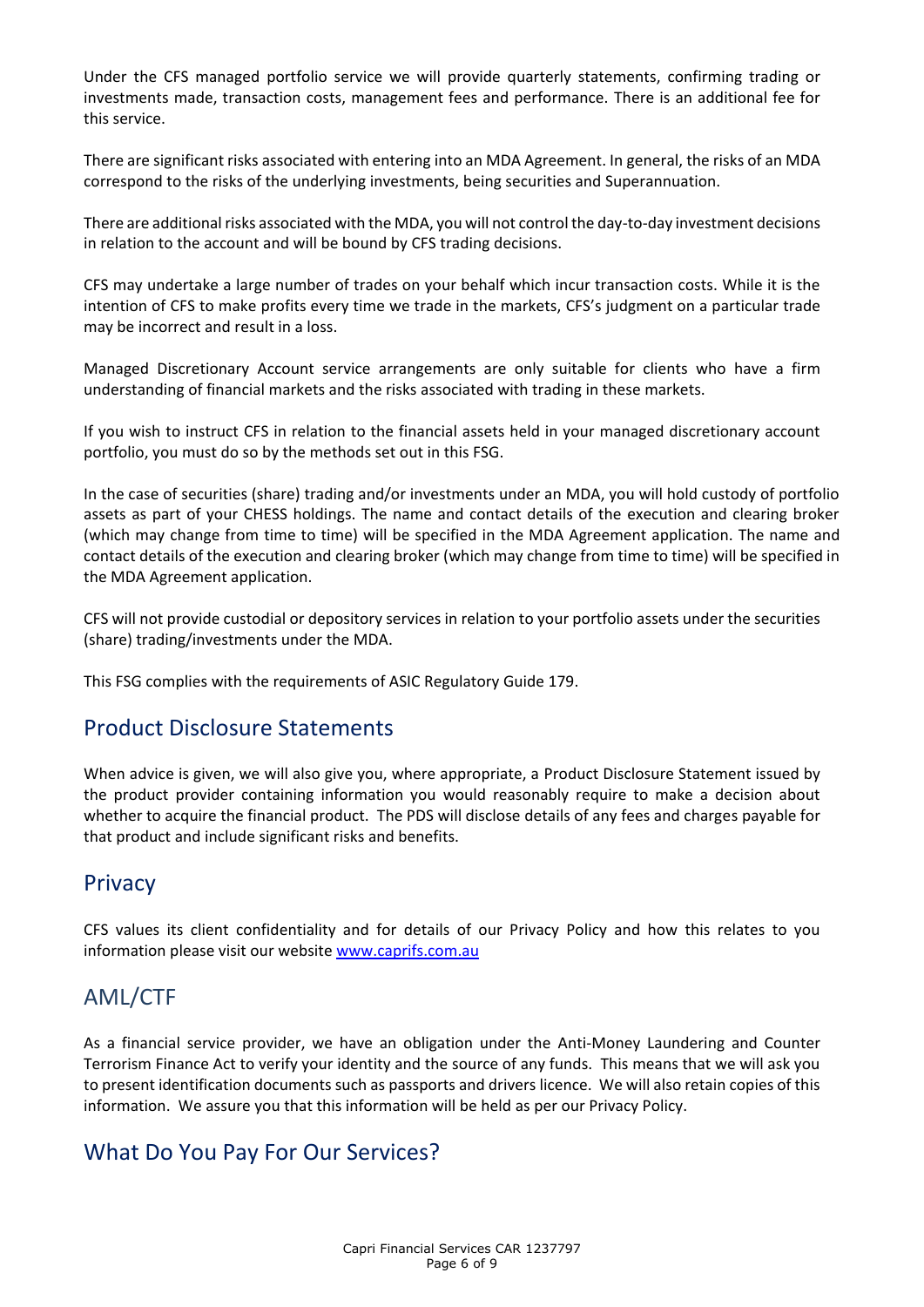CFS is remunerated through the fees and commissions that we charge you. To assist you in making an informed decision we will discuss with you and agree on any fees payable before providing a service. The Corporations Act requires us to fully disclose all fees and charges, so if you are in doubt please ask us to explain.

Remuneration based on commissions or volume will not be accepted except where specifically permitted by law and/or where informed consent is first provided by you.

You may be charged a fee for the services we provide or we may be paid a commission or brokerage or a combination of the two may apply. All fees and commissions are payable to the Licensee and include the fees we pay for clearing and settlement where appropriate.

The level will vary with the financial product being traded, the frequency of your trading activity, the type and level of service and the size of the transaction. Fees and commissions are subject to negotiation prior to us providing you with a financial service. As part of our negotiations, all share trades would normally be subject to a minimum dollar cost which would apply if the brokerage calculated by any other method fell below the minimum figure. Once disclosed and agreed, these fees and commissions will be charged at the time your transaction is executed or the service is provided.

The fees listed below relate to all of our products. Please refer to the Product Disclosure Statement and associated literature for specific fees that will relate to a particular product.

The following lists our base commission rates for advisory based services in Securities (Shares) and, Derivatives. These rates are inclusive of GST and are subject to change from time to time.

- Domestic and International Shares \$85.00 or 1.0% (whichever is greater) plus GST. For example, if you traded shares to the value of \$40,000, our brokerage would be \$400. If you traded shares to the value of \$5,000, our brokerage would be the \$85.00.
- Australian Options \$85.00 or 1.0% (whichever is greater)

#### Statement of Advice

• Where advice is sought a letter of engagement will be issued outlining the services requested and the costs associated with this advice. The scope and scale of advise will determine the ultimate fees to be adopted and if any ongoing fees are also to be charged. Once this letter of engagement has been signed we will set about formalising the Statement of Advice document.

Portfolio Management and Mailbox Service

• Fees for this service are based on an assets held under management. Fees charged will be up to a maximum of 1.5%pa plus GST on total of assets held, with fees deducted on a monthly basis.

#### **Financial Advisers**

Financial Advisers of CFS are remunerated through a combination of fees and commissions that you are charged. To assist you in making an informed decision your Advisor will discuss with you and agree on any fees payable before providing a service. The Corporations Act requires us to fully disclose all fees and charges, so if you are in doubt please ask us to explain. You will receive an annual Fee Disclosure Statement that will confirm the ongoing fees and related services that you are paying for.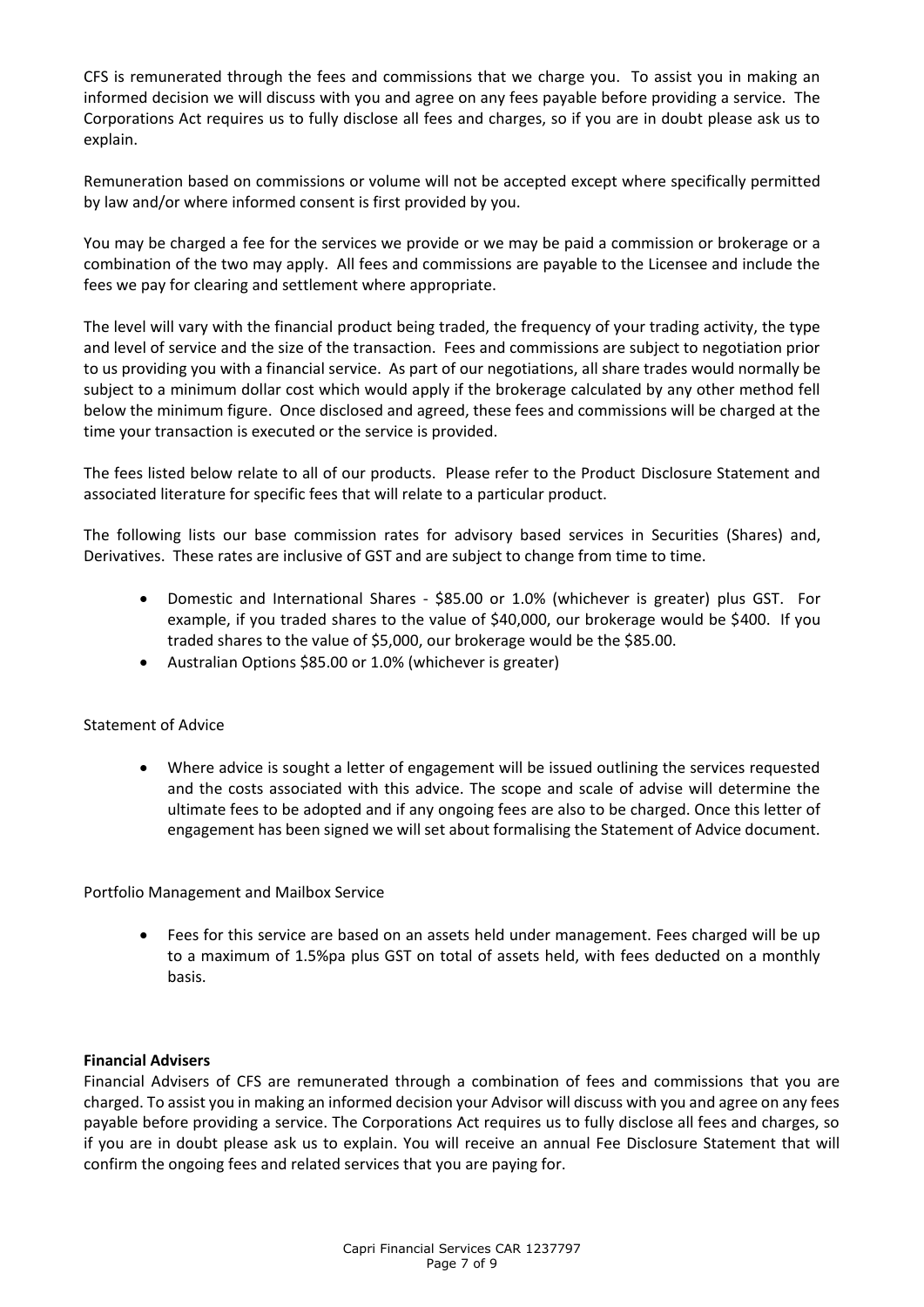You may be charged a fee for the services we provide or we may be paid a commission or brokerage or a combination of the two may apply. All fees and commissions are payable to the Licensee and include the fees we pay for financial product providers.

Alternately you and your adviser may choose to enter into a flat fee-based arrangement whereby you will pay a per annum service fee, based on the value of assets that are managed on your behalf. This fee will be negotiated by you and your Adviser and will be agreed in writing within the Letter Of Engagement (LoE) at the time when your account is opened. The fee is calculated on a per annum basis and may be charged monthly or quarterly in arrears.

The level of fee charged will vary with the financial product, the frequency of your trading or investment activity, the type and level of service and the size of the transaction. Fees and commissions are subject to negotiation prior to us providing you with a financial service. As part of our negotiations, all share trading will be subject to a minimum dollar cost which would apply if the brokerage calculated by any other method fell below the minimum figure. Once disclosed and agreed, these fees and commissions will be charged at the time your transaction is executed or the service is provided.

We may receive commissions from Life Insurers when acting on your behalf. These commissions are calculated as a percentage of the amount paid as a premium. Additionally, we may receive trailing commissions from Life Insurers.

From 1st January 2019 these commissions are capped at 77% (including GST) for initial commissions and 22% (including GST) for renewal fees. From 1<sup>st</sup> January 2020 the initial commission cap will reduce to 66% (including GST)

If you require assistance in processing a claim for Income Protection, TPD or Trauma, we reserve the right to charge you up to 2.2% (including GST) of the insurance claim.

## Other Benefits We May Receive

CFS, its advisers and authorised representatives may from time to time receive non-cash benefits with a cash value less than \$300. Details of benefits in excess of \$300 will be maintained on a register. These benefits will normally be one off and will not be received from a product provider on a regular basis.

You have a right to request further information in relation to the remuneration, the range of amounts or rates of remuneration, and soft dollar benefits received by the licensee and/or representative.

Grange Financial Services Pty Ltd may host a formal annual training event. This event is attended by advisers of the Financial Services Licence and is funded by a variety of product providers on our APL. These funds are at no point directly received by advisers or CFS and do not in any way influence the recommendations made within this Statement of Advice.

# Do any Relationships Exist Which Might Influence The Service or Advice I Receive?

CFS is not owned by any Fund Manager or institution – we are 100% privately owned.

Our advisers are aware of their obligations to disclose the extent and nature of any relationship that may be a conflict of interest or involve a related party. Details will be provided in the Statement of Advice at the time the advisers provide a financial service in those products.